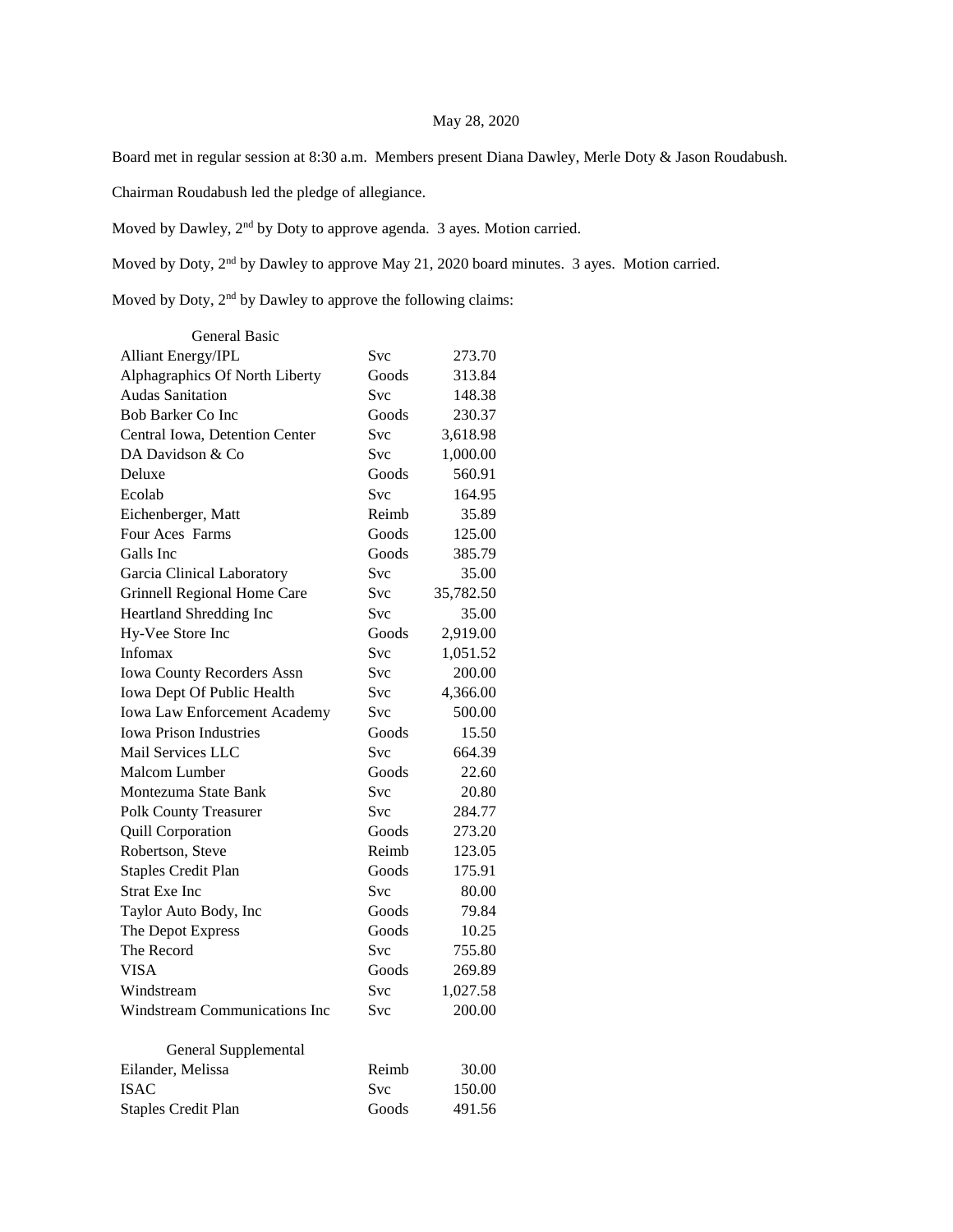| <b>Rural Services Basic</b>                    |            |            |
|------------------------------------------------|------------|------------|
| Galls Inc                                      | Goods      | 177.36     |
| Karl Chevrolet                                 | Goods      | 595.00     |
| Keystone Laboratories                          | <b>Svc</b> | 89.00      |
| Kratoska, Dan                                  | Svc        | 205.00     |
| Rons Repair                                    | <b>Svc</b> | 51.38      |
| The Depot Express                              | Goods      | 48.50      |
| Vannoy Chevrolet Co                            | <b>Svc</b> | 94.95      |
| Verizon                                        | <b>Svc</b> | 40.01      |
| <b>VISA</b>                                    | Goods      | 345.78     |
| Secondary Road                                 |            |            |
| <b>Alliant Energy/IPL</b>                      | <b>Svc</b> | 478.55     |
| <b>United States Cellular</b>                  | <b>Svc</b> | 275.94     |
| Sheriff Commissary                             |            |            |
| Reliance Telephone Inc                         | Goods      | 800.00     |
| <b>Swanson Services Corp</b>                   | Goods      | 188.95     |
| <b>General Obligation Lost Sinking</b><br>Fund |            |            |
| Montezuma State Bank                           | <b>Svc</b> | 562,860.00 |
| Go Urban Renewal Old 6                         |            |            |
| Montezuma State Bank                           | Svc        | 134,450.00 |
| <b>Emergency Management Agency</b>             |            |            |
| <b>VISA</b>                                    | <b>Svc</b> | 416.17     |
| Windstream                                     | <b>Svc</b> | 98.40      |
| E-911                                          |            |            |
| <b>Alliant Energy/Ipl</b>                      | <b>Svc</b> | 152.00     |
| Matt Parrott/Storey Kenworthy                  | Goods      | 740.59     |

3 ayes. Motion carried.

Moved by Dawley, 2<sup>nd</sup> by Doty to approve May 29, 2020 Poweshiek County Payroll for \$206,585.52. 3 ayes. Motion carried.

Moved by Doty, 2<sup>nd</sup> by Dawley to approve certificate of appointment for Diana Willemsen, Seasonal Campground Host, Conservation, effective May 28, 2020; rate of pay \$200.00 per week . 3 ayes. Motion carried.

Moved by Dawley, 2<sup>nd</sup> by Doty to approve renewal cigarette & tobacco permit for Kwik Star #303, Brooklyn, IA. 3 ayes. Motion carried.

8:43 a.m. Sandy Ross, Treasurer joined the meeting.

Sandy Ross provided the board with an update on how the appointment only service has been working for her offices. Ross stated she plans to keep appointment only for another two weeks.